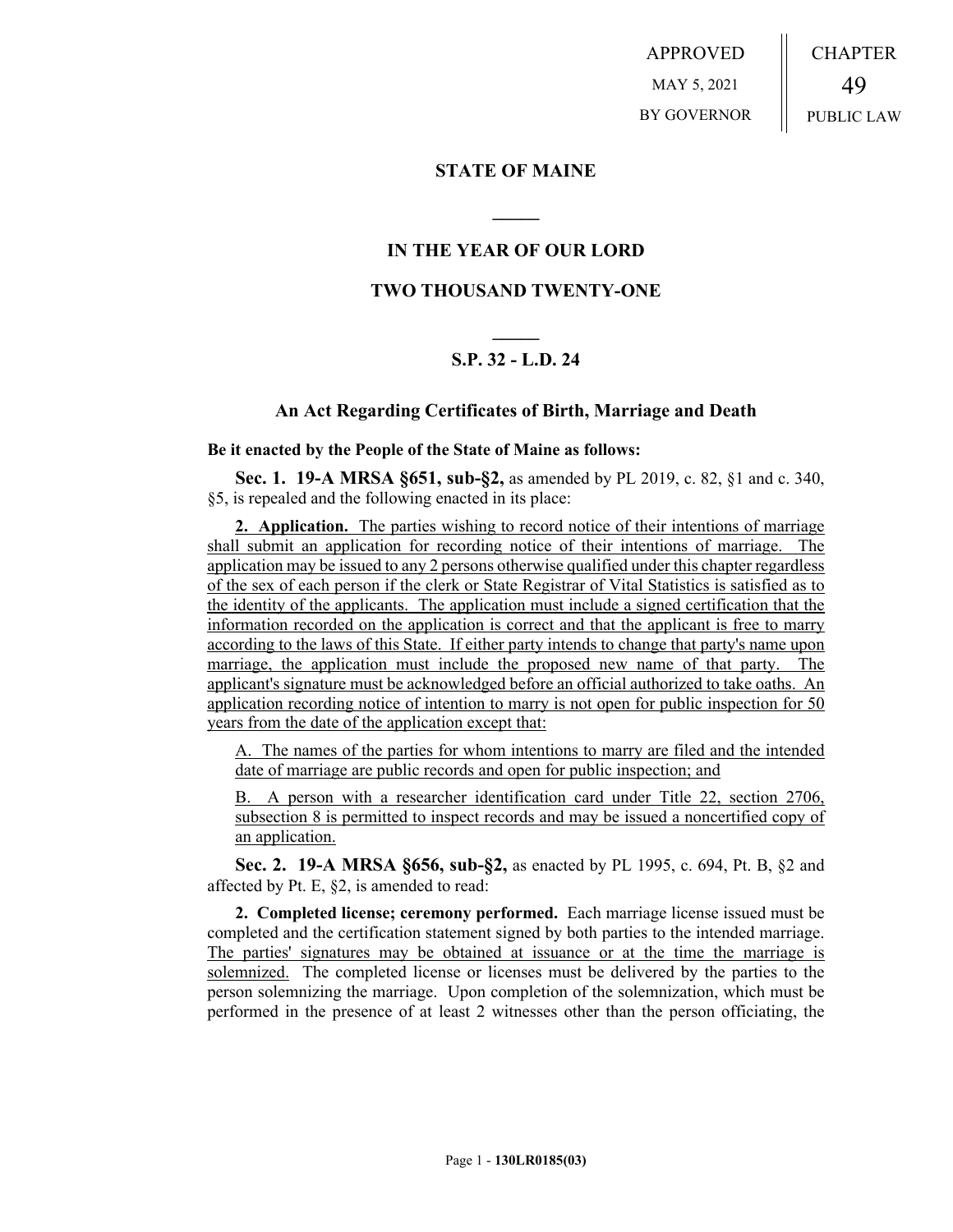person officiating and the 2 witnesses shall sign the license or licenses, which are then known as the marriage certificate or certificates.

**Sec. 3. 22 MRSA §2703,** as amended by PL 2011, c. 511, §3, is further amended to read:

#### **§2703. Birth, marriage or death in unincorporated place**

When a birth, marriage or death occurs in an unincorporated place, it must be reported to a municipal clerk as specified by the state registrar and must be recorded, or registered in the electronic birth registration system, by the municipal clerk to whom the report is made. All such reports and records must be forwarded to the state registrar.

**Sec. 4. 22 MRSA §2705, sub-§6,** as amended by PL 2017, c. 5, §1, is further amended to read:

**6. Amendment of birth certificate of adult.** Amendment of a birth certificate of a person 18 years of age or older born in this State for the purpose of identifying or replacing a biological genetic parent who was not known or listed at the time of birth is governed by section 2767-A.

**Sec. 5. 22 MRSA §2706-A,** as amended by PL 1989, c. 818, §4-7, is further amended to read:

#### **§2706-A. Adoption contact files**

**1. File.** The state registrar shall maintain files of the names and addresses of adopted persons and their adoptive and biological genetic parents, who have registered under this section.

**2. Registration.** This subsection governs participation in the adoption registry.

A. The following persons may register their names and addresses with the state registrar and request contact:

- (1) A person who is 18 years of age or older and:
	- (a) Who was adopted;
	- (b) Whose adoption was annulled;

(c) Whose adoptive parents surrendered and released parental rights to that person or had their parental rights terminated; or

- (d) Who was freed for adoption but was never subsequently adopted;
- (2) An adoptive parent if:
	- (a) The adopted person is under 18 years of age;
	- (b) The adopted person is deceased; or

(c) The adopted person is at least 18 years of age and is determined by a court to be incapacitated; and

(3) The legal custodian or guardian of:

(a) A person whose adoption was annulled, who was surrendered and released by that person's adoptive parents or whose adoptive parents' parental rights were terminated;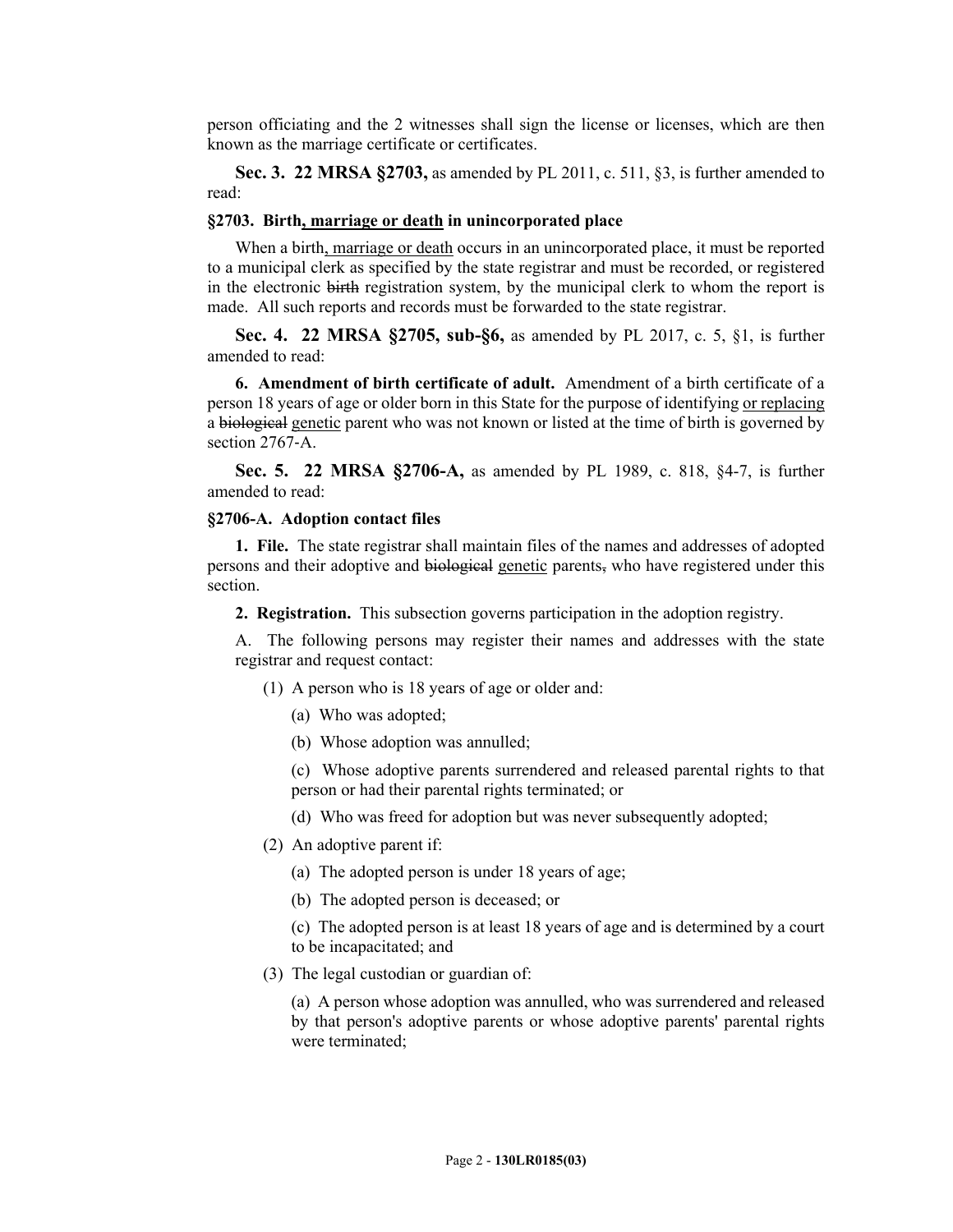(b) An adopted person under 18 years of age who:

(i) Has been removed from the custody or guardianship of that person's adoptive parents by order of a court; or

(ii) Was freed for adoption but was never subsequently adopted; or

(c) An adopted person who is at least 18 years of age and has been determined by a court to be incapacitated.

B. The following persons may register their names and addresses with the state registrar and request contact with an adopted person or a person freed for adoption as specified in paragraph A:

(1) A biological genetic parent of an adopted person or of a person freed for adoption but not subsequently adopted;

(2) The legal custodian or guardian of a person under 18 years of age whose full sibling or half-sibling is an adopted person or a person freed for adoption;

(3) If a biological genetic parent of an adopted person or a person freed for adoption is deceased, a biological genetic mother, legal father, grandparent, sibling, half-sibling, aunt, uncle or first cousin of the deceased biological genetic parent; and

(4) A biological genetic sibling or half-sibling, who is at least 18 years of age, of an adopted person or a person freed for adoption.

C. At the time of registration, each registrant shall indicate with which of the persons specified in paragraphs A and B contact is desired.

D. A registrant may withdraw from the adoption registry at any time by submitting a written request to the state registrar.

E. When an adopted person reaches 18 years of age and has not been determined by a court to be incapacitated, the state registrar, after mailing notice to the registrant, shall delete from the adoption registry any prior registration under paragraph A, subparagraph (2), division (a), or subparagraph (3), division (b).

**3. Certification of identity and relationship.** The state registrar shall require each person registering or requesting contact to provide certification of the registrant's identity and relationship to the person with whom contact is desired and any additional information that is necessary to ensure accurate identification of the registrant and assist in identifying the other party.

**3-A. Providing information about available counseling.** The state registrar shall provide information about sources of counseling to any person registering or requesting contact.

**4. Reviewing departmental files.** The state registrar may review both public and confidential departmental files to assist in identifying or verifying the identification of the other party. If both parties have registered, he the state registrar may release those names and addresses even if the relationship was identified or verified by the use of confidential departmental files. He The state registrar may charge a fee for the assistance, which shall must reasonably reflect the cost of providing it.